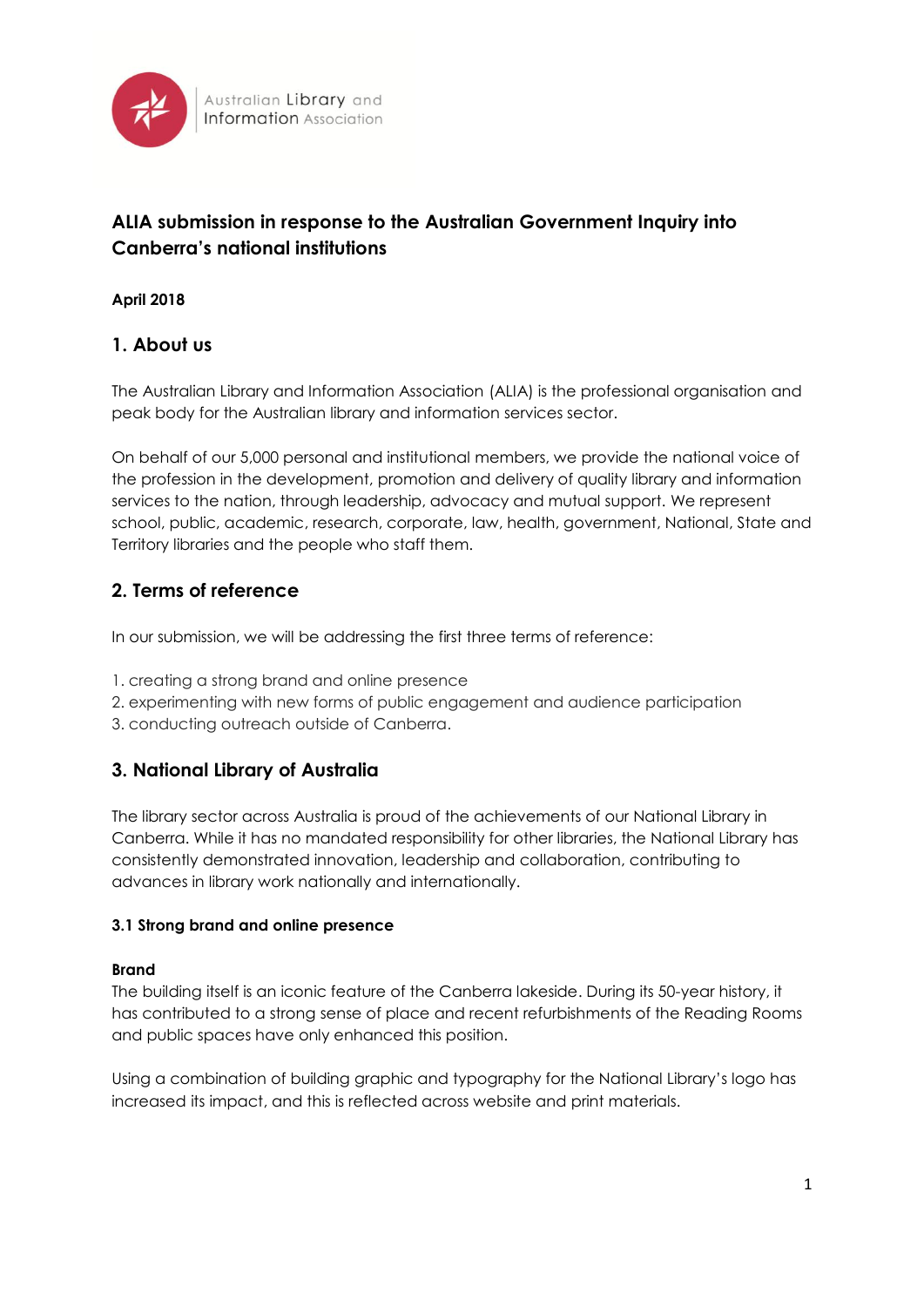The National Library's exciting and ambitious exhibition program provides a leisure and learning opportunity for locals and an attractive draw for tourists. A succession of high profile exhibitions (Celestial Empire; Dombrovskis, Journeys into the Wild; 1968: Changing Times) and the renovation of the Treasures Gallery have built the National Library's brand as a serious contender for interstate and international visitors.

#### **Online presence**

Trove is the fourth most visited Australian Government website. It has nearly 250,000 registered public users and serves more than 20 million unique users each year.

#### **3.2 Experimenting with new forms of public engagement and audience participation**

#### **Research engagement**

The National Library has strengthened its position as an essential part of the humanities research infrastructure, through its outstanding collections of Australian and Asian works; its commitment to digitisation of priority sources, such as Australian historical newspapers, and through its investment in Trove, PANDORA and the Australian Government Web Archive. In addition to academic researchers, these sources are of enormous benefit to family historians, teachers, students, writers and entrepreneurs.

#### **Volunteer participation**

As well as the kind of volunteer and Friends programs one would expect in a cultural institution, there are some 2,000 volunteer members of the Trove community, who carry out newspaper text corrections. These corrections total nearly 265 million, since the project began 10 years ago.

#### **3.3 Conducting outreach outside of Canberra**

#### **Legal deposit**

Legal deposit legislation ensures that Australian publications are collected and preserved by the National Library of Australia. While other states and territories have arrangements for local creators, the National Library is the home of the national collection.

With the advent of e-legal deposit for electronic resources, the National Library in Canberra has become the engine room for the National eDeposit (NED) project of the National and State Libraries Australasia. This collaboration will result in a co-funded approach, reducing duplication and creating efficiencies for publishers and end users, wherever they are based in Australia.

#### **Other services for publishers and the library community**

Prepublication Data Services are free for Australian publishers and self-publishing authors, providing catalogue records to ease the shelf-ready process for libraries, library suppliers and other participants in the supply chain. This central service avoids overlap and creates a streamlined process for the publishing industry.

For more than 30 years, Libraries Australia has provided libraries nationwide with essential tools and resources, including interlibrary loans, document delivery, cataloguing and data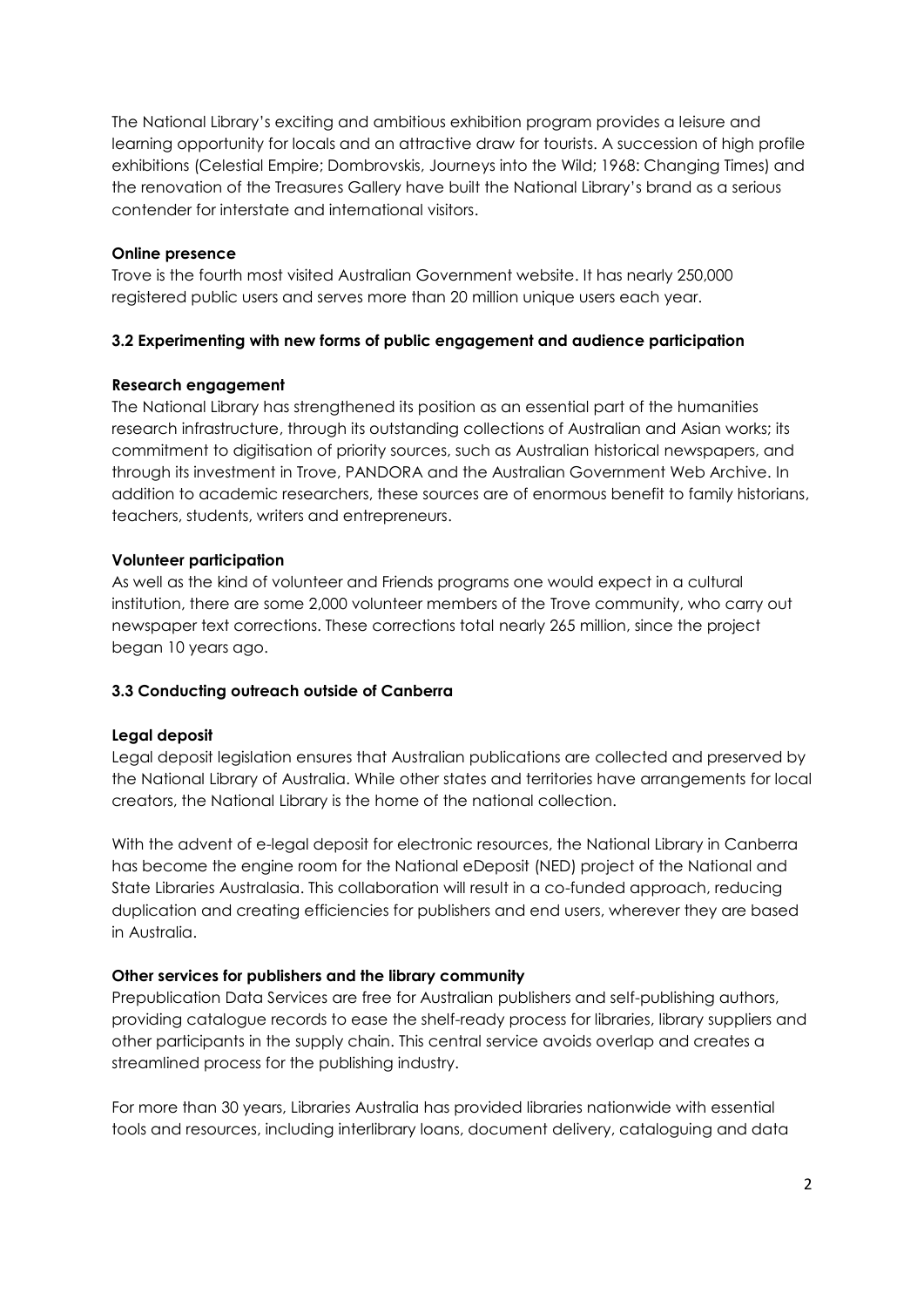management, and access to the Australian National Bibliographic Database, a pooled database of records and holdings maintained by the National Library.

Libraries Australia is an essential service used by more than 1200 state, territory, public, academic, research and special libraries. It provides an efficient, informed, national approach to back-of-house library processes.

In the same vein, ALIA is pleased to partner with the National Library of Australia to set service-level standards and recommended prices for interlibrary loans through the Inter Library Resource Sharing code, and to contribute to the international metadata movement through our joint ALIA/NLA Australian Committee on Cataloguing.

#### **Indigenous collections and services**

The National Library has this year recruited an Indigenous Curator, to implement the Library's strategy for further work on Aboriginal and Torres Strait Islander collections and services. The Library works closely with AIATSIS in this arena, which extends well beyond the boundaries of the ACT.

#### **Cultural sector**

In addition to acting as the agency for Community Heritage Grants, the National Library has been an active member of GLAM Peak since its founding in 2015. The Trove team has supported the delivery of workshops for staff and volunteers from galleries, libraries, archives and museums in 10 regional locations, in every state and territory during 2017-2018.

#### **Asia Pacific neighbours**

The National Library supports the collection of print and electronic resources in the Asia Pacific, through involvement with the Internet Archive and the Archive-It initiative. It also maintains an office in Jakarta to further this agenda.

#### **Fellowships and scholarships**

Individual grants provide an opportunity for researchers, writers, artists and other creators from across Australia to take advantage of the National Library collections in situ, to create new works and advance scholarship.

## **4. Summary**

On behalf of our members, representing libraries Australia-wide, ALIA can say that the National Library of Australia plays a vital and unique role in supporting library and information professionals nationally and internationally.

- No other institution in the library sector could fulfil the roles and activities adopted by the National Library over five decades.
- The organisation has shown extraordinary foresight, creativity and invention in the way it has developed its digital services and its online presence, almost exclusively from core operational funding.